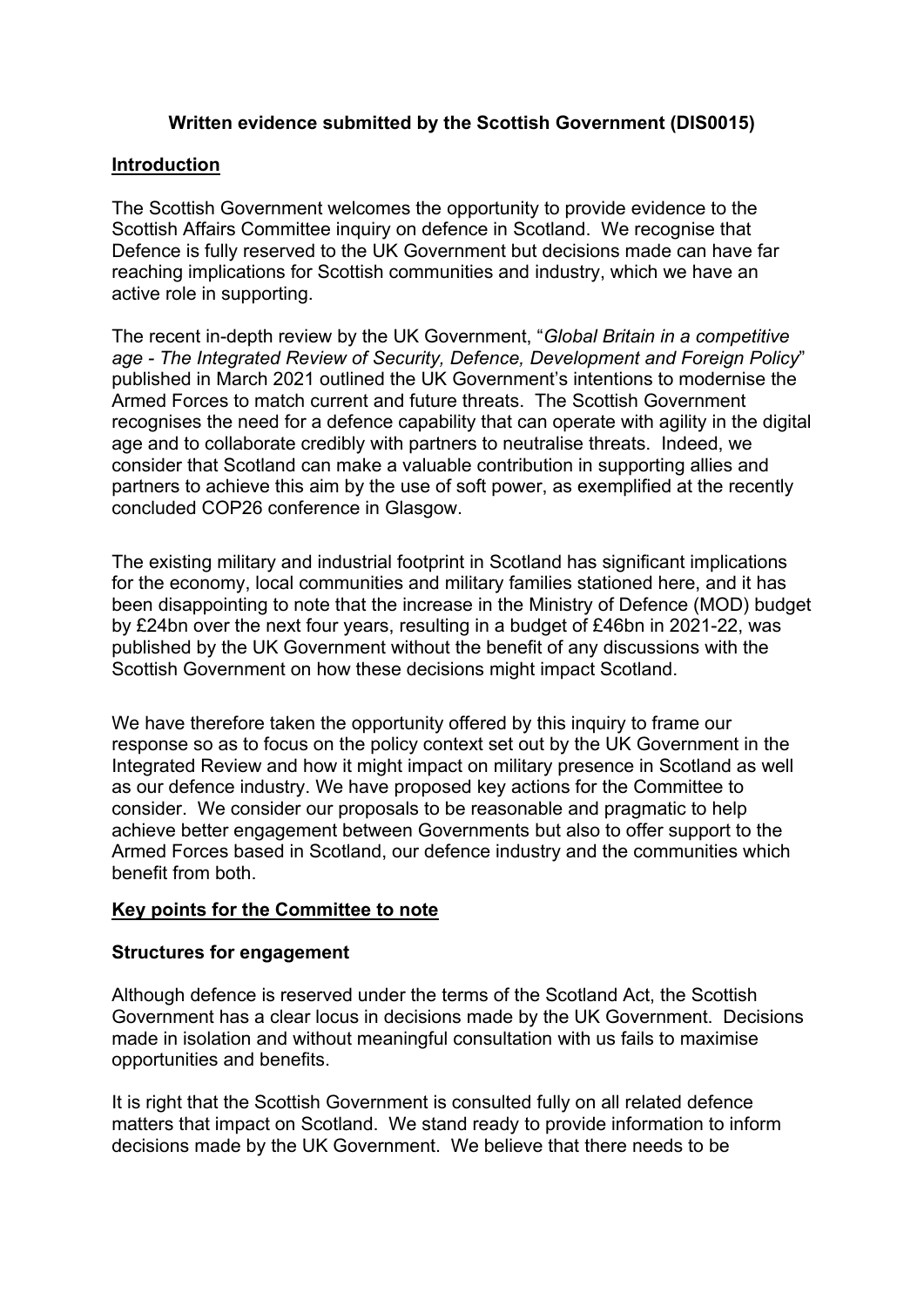appropriate structures of engagement that allow for genuine consultation to help inform evidence based decision making.

# **Economic and social impact**

Many areas of Scotland benefit from a military presence in their area. UK Government decisions on base closures will have far reaching consequences for economies and communities. Any decision should be underpinned by a proper economic analysis of the impact on jobs and the economy. The Scottish Government can contribute to such an analysis and we ask the UK Government to co-operate in this approach before decisions are made.

## **Supporting Industry**

Scotland is strategically placed to provide considerable defence capabilities for the UK. Our deep water, easy access ports and clear skies, and our highly skilled and capable defence industry have the potential to be exploited to support many of the ambitions set out in the Integrated Review.

The defence industry must continue to be supported in order to protect jobs and skills that contribute towards the UK's defence capabilities. This must involve appropriate procurement practices and policies that further enable Scotland's defence sector to continue to thrive and innovate.

## **UK Government's Integrated Review**

The UK Government's Integrated Review of Security, Defence, Development and Foreign Policy was pitched as the biggest review of its kind since the end of the Cold War. Despite this, engagement with Scotland and the other nations of the UK was minimal, generally taking the form of high level reports on progress rather than a process that involved devolved governments actively in the review and sought contributions. There was little opportunity for detailed discussion and no analysis or interim conclusions were shared despite repeated requests to do so.

The Integrated Review was published days before the recess of the Scottish Parliament for the election period prior to this year's Scottish Parliamentary elections, meaning scope for a detailed response was limited. Instead, the Scottish Government published a stand-alone document, [Scotland](https://www.gov.scot/publications/scotland-good-global-citizen-scottish-perspective-climate-defence-security-external-affairs/pages/3/#:~:text=Scotland%20is%20a%20modern%2C%20inclusive%20nation%20which%20protects%2C,of%20law%20and%20human%20rights%20across%20the%20world.) [–](https://www.gov.scot/publications/scotland-good-global-citizen-scottish-perspective-climate-defence-security-external-affairs/pages/3/#:~:text=Scotland%20is%20a%20modern%2C%20inclusive%20nation%20which%20protects%2C,of%20law%20and%20human%20rights%20across%20the%20world.) [a](https://www.gov.scot/publications/scotland-good-global-citizen-scottish-perspective-climate-defence-security-external-affairs/pages/3/#:~:text=Scotland%20is%20a%20modern%2C%20inclusive%20nation%20which%20protects%2C,of%20law%20and%20human%20rights%20across%20the%20world.) [Good](https://www.gov.scot/publications/scotland-good-global-citizen-scottish-perspective-climate-defence-security-external-affairs/pages/3/#:~:text=Scotland%20is%20a%20modern%2C%20inclusive%20nation%20which%20protects%2C,of%20law%20and%20human%20rights%20across%20the%20world.) [Global](https://www.gov.scot/publications/scotland-good-global-citizen-scottish-perspective-climate-defence-security-external-affairs/pages/3/#:~:text=Scotland%20is%20a%20modern%2C%20inclusive%20nation%20which%20protects%2C,of%20law%20and%20human%20rights%20across%20the%20world.) [Citizen,](https://www.gov.scot/publications/scotland-good-global-citizen-scottish-perspective-climate-defence-security-external-affairs/pages/3/#:~:text=Scotland%20is%20a%20modern%2C%20inclusive%20nation%20which%20protects%2C,of%20law%20and%20human%20rights%20across%20the%20world.) that restated key elements of Scottish policy and vision, such as elimination of the nuclear deterrent, and the importance of a rules-based order and recommitting to EU membership and EU values. This publication was in no means meant as a response to the Integrated Review.

Since publication, the UK Government has moved quickly to a delivery and implementation phase, evidently driven by the current spending review. Engagement with devolved administrations has continued, in the main via an Implementation Community of Practice, but as before with little sense of genuine consultation, and rather a tendency to brief on decisions already made.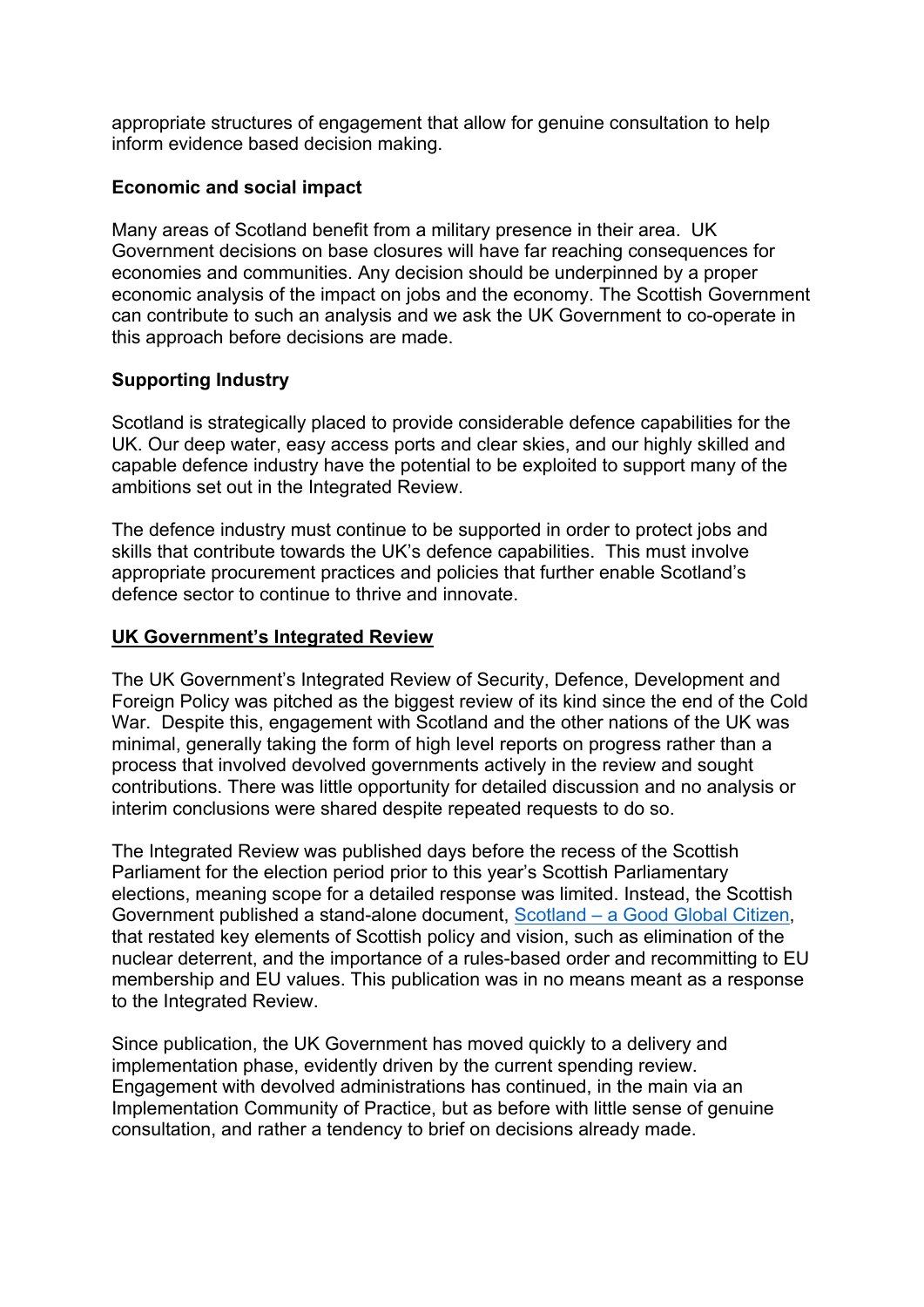Twenty sub-strategies have been created, each with a Senior Reporting Officer at Director General level, all reporting to the National Security Council and National Security Ministers. For the most part, direct involvement has not yet been invited even where there is essential or desirable Scottish Government interest, particularly those that will stray into the devolved competence of this Government.

There are areas of joint working that do work well, for example on Resilience matters. The Scottish Government received broadly timely and effective communication on the Civil Contingencies aspects of the Integrated Review and we were in a position to provide input, although occasionally this had to be done at speed. This level of communication was achieved through longstanding existing relationships with Cabinet Office, in particular around national risk assessment.

However, the overall quality of engagement is unsatisfactory and contradicts the UK Government commitment to "improve the relationships and frameworks that underpin the working relationships between UKG and the Devolved Administrations" as set out in the Cabinet Office outcome Delivery Plan 21-22.

A recent report by the Institute for Government highlighted the role of political decision-making in driving divergence between the UK Government and the Devolved Administrations in response to covid-19. The report states that the pandemic offered lessons for improving the structures for intergovernmental dialogue and cooperation on issues of national security at both ministerial and official level. We believe this conclusion applies in equal measure to defence policy impacting on **Scotland** 

#### **The Scottish Government proposes:**

**That the UK Government commits to meaningful engagement with the Scottish Government through clear structures that facilitate discussion leading to productive outcomes. This will help build confidence between Governments that decisions on defence will be made based on evidence and mutual cooperation.**

#### **Armed Forces Basing**

The 'Better Defence Estate Strategy' in 2016, set out plans to close eight military sites in Scotland. The Scottish Government has significant concerns over the potential impact of these cuts, which we have raised regularly with the MOD.

An update in February 2019 reversed the decision to dispose of the Airfield at RM Condor but only delayed the closure of Redford Infantry and Cavalry Barracks. The most recent announcement by the Secretary of State for Defence in November 2021 confirmed that the closure of Glencorse Barracks will be reversed and the £60 million investment used to modernise facilities will no longer be wasted as originally planned.

Plans which remain unchanged by the latest announcement include the Army vacating Fort George - a move which will end their association with the Fort George area that has endured for more than 250 years with an estimated loss of 700 jobs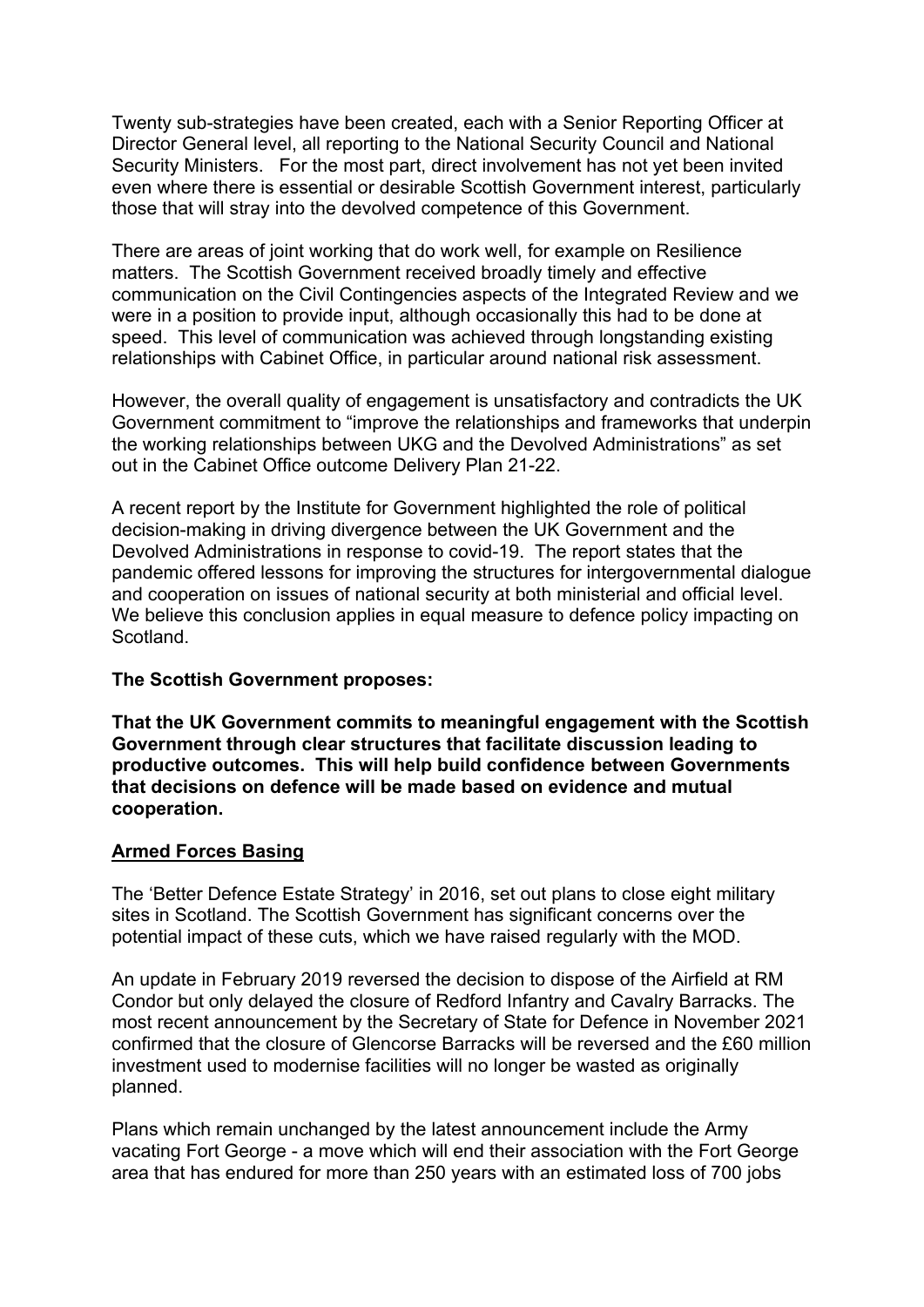and cost to the local economy of £20 million. We have asked the MOD to discuss timescales with us in order to enable local partners to make plans for the future of the site and to help mitigate negative economic impact.

The MOD point to future investment of £355 million to the Army estate in Scotland stating that this will bring over £1 billion in benefits to Scotland. We call on the MOD to share their economic analysis and to work with us so that we can maximise this opportunity through national and local plans already in place.

In April 2017, the Scottish Parliament agreed a motion expressing concern about the impact of MOD's proposals; supporting local community opposition to closures; calling on the UK Government to engage fully with the Scottish Government, local authorities and local communities as a matter of urgency; noting the crucial economic and social contribution of military bases in Scotland, and calling on the UK Government to halt all and any base closures until it had prepared and consulted on full economic assessment and employment diversification plans".

The UK Government has failed to acknowledge these concerns from the Scottish Parliament in relation to its approach to base closures. We restate here the importance of proper consultation, comprising of local economic impact assessments and the involvement of Local Authorities, communities and other stakeholders, will ensure better informed decisions are taken on the future of base closures. This should give due weight to the economic and social vacuum that the Scottish Government is left to mitigate following UK Government decisions made in isolation.

It should also be emphasised that the Scottish Government takes a pragmatic approach to closures, for instance were Local Authorities have a desire for surplus land, cited mainly for housing. We have been disappointed that the UK Government have reneged on previous assurances that surplus MOD sites would be transferred at nil value and decontaminated, in order to support local economic plans. While we accept that there may be MOD and Treasury guidelines to be followed, the UK Government have a responsibility to support Local Authorities dealing with the economic impact of base closures. We have made repeated calls on the UK Government to acknowledge and reinstate the public commitment they gave on surplus land disposals.

#### **The Scottish Government proposes:**

- **The MOD revisit the Estate Strategy decisions given the economic uncertainty caused by Covid-19 and Brexit.**
- **The MOD should work with the Scottish Government and partners to carry out a joint capability and local economic impact assessment that considers retention and reprovisioning options in Scotland, utilising the existing estate.**
- **That the UK Government acknowledge the concerns of the Scottish Parliament and engage with the Scottish Government, Local Authorities and communities to make evidence based decisions on future base closures and provide support to communities impacted by the closures.**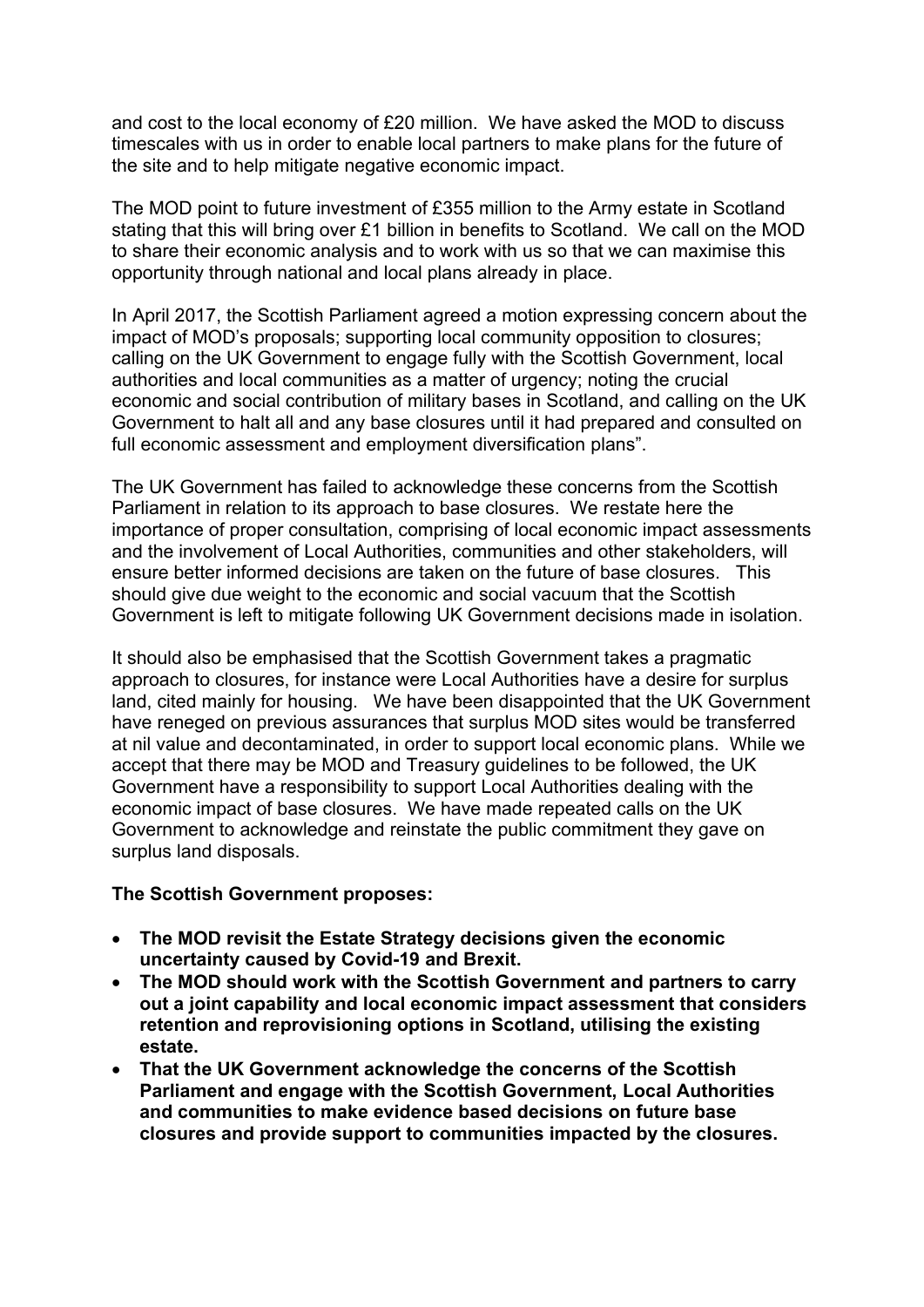- **That the UK Government honour its commitment to Local Authorities that surplus MOD land will be transferred at nil value and decontaminated in order to support local economic plans.**
- **That the UK Government's Integrated Review will not mean further cuts to Scottish military bases, personnel or training estate and that Scottish Government must be fully consulted on developments as they occur.**

#### **Armed Forces Personnel**

In 2014, the Secretary of State for Defence at the time, Philip Hammond, committed the UK Government to increasing the number of Scottish-based personnel to some 12,500 Regular Armed Forces by 2020. By November 2019, the current Secretary of State for Defence acknowledged that implementation of this commitment was behind schedule and reiterated it would be met.

Recently published annual statistics on the location of UK Regular Service and civilian personnel show a minor increase in Service personnel to a total of 10,120 as of April 2021. There has been no explanation for the failure to deliver on the 2014 commitment.

The publication of the Future Soldier Programme in November 2021 indicates that Scotland will be home to more units and a greater proportion of the Army's workforce than today. The UK Government failed to notify us of this announcement nor have they provided any detail on the split of regular, reserved and civilian personnel that make up the workforce in Scotland. We seek urgent clarification on this point.

The Armed Forces in Scotland have strong links within their local communities. Contribution at local level takes many forms such as increasing labour market skills, delivering youth activities linked to confidence building and skills development as well as economic stimulus to an area. It is our view that Armed Forces presence in Scotland provides a public good through the contribution made in the communities they are located.

The Scottish Government remains committed to our veterans community. Engagement with the UK Government on Armed Forces Covenant and veterans issues is undertaken through formal structures including the Ministerial Covenant and Veterans Board and the Covenant Reference Group, the Scottish Government is represented on these at Ministerial and official level respectively. In addition Scottish Government officials have regular engagement with the MOD's Covenant Team and the Office for Veterans' Affairs. The development of the Strategy for our Veterans is an excellent example of how the Governments of the UK can work effectively and collaboratively together for a common purpose to ensure the best possible outcomes for our veterans and their families in the future.

However, the Scottish Government remains concerned that the defence footprint in Scotland is being eroded through a drop in personnel numbers and base closures.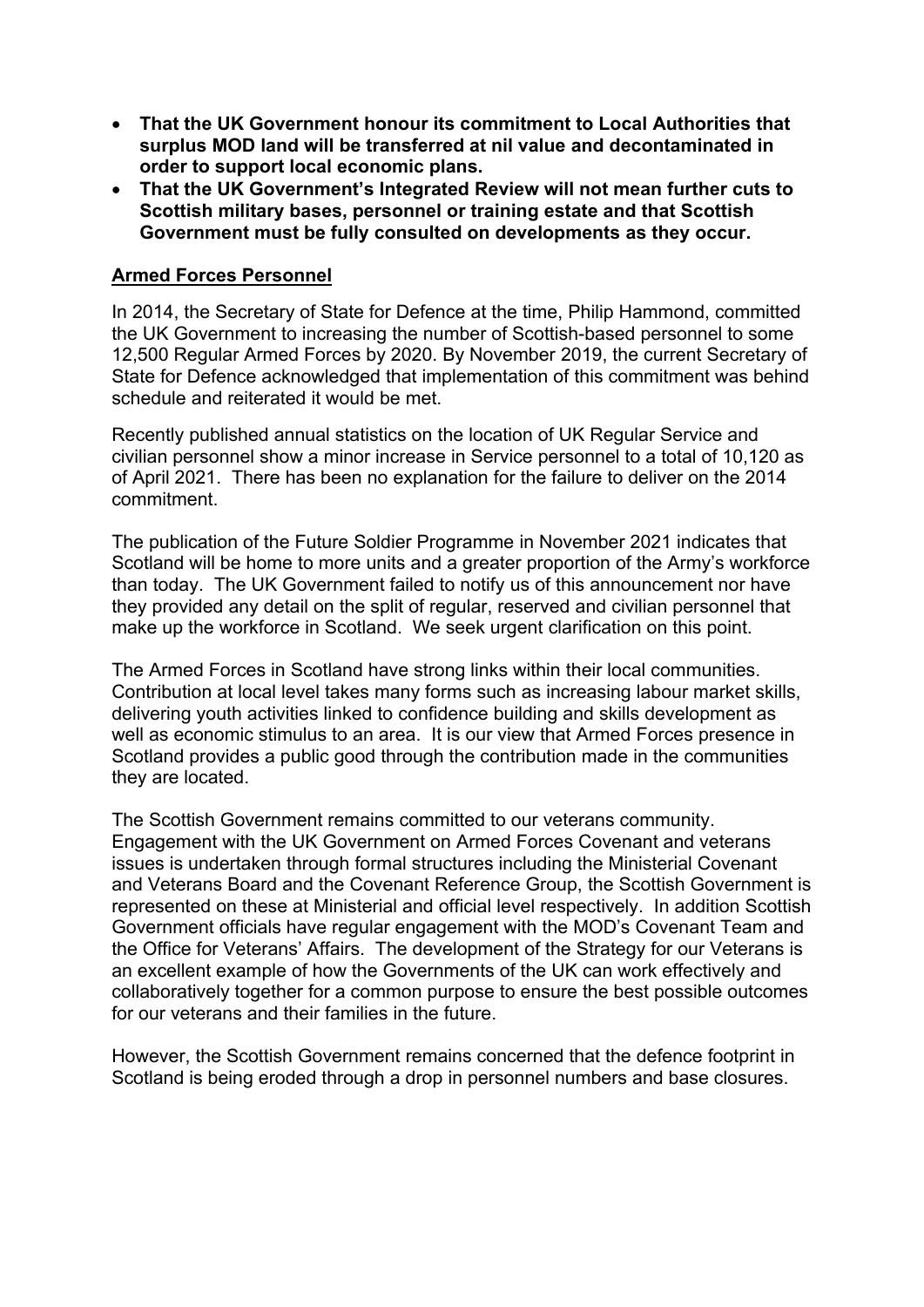# **The Scottish Government proposes:**

- **That the 12,500 commitment to regular personnel is reinstated and the UK Government set out a clear timetable for when this will be achieved.**
- **The UK Government should provide detail on the proposed Army personnel in Scotland as outlined in the Future Soldier Programme.**

### **Business, commercial and procurement practices**

The Scottish Government believes it is of paramount importance that appropriate defence and security capabilities are maintained. This includes ensuring that companies operating in Scotland have the opportunity and support to compete for contracts. As the UK Government acknowledges itself, Scotland's military personnel and industrial base play a crucial role in keeping all of the people of the UK safe<sup>1</sup>.

The Scottish Government expects that any changes to Ministry of Defence procurement practices and policies further support the broad defence footprint in Scotland and the associated local communities.

The industry trade body ADS recently estimated that in Scotland alone, defence industries have a turnover of £1.9 billion, GVA £0.8 billion; 10,000 direct employees and support 350 apprentices a year<sup>2</sup> – the skilled workers of the future.

The defence sector, in particular, has demonstrated strong resilience throughout the COVID-19 pandemic and defence work has allowed sectors such as aerospace, which was severely impacted by the pandemic, to continue operation and keep highskilled jobs in Scotland.

It is anticipated that opportunities within the defence sector will continue to offer the most stable source of revenue for commercial aerospace companies while the long-term effects of COVID continue to impact upon the return to pre-pandemic levels of global travel.

The Scottish Government wants to see a level playing field in defence procurement with support to improve access to the market for new, innovative suppliers. Although competitive procurement will frequently be appropriate the exemption from the requirement for full competitive tender under Article 346 remains essential in securing our shipbuilding, jobs and infrastructure in Scotland.

The defence sector also supports a much wider range of jobs throughout Scotland, for example:

- Thales in Govan employs around 600 people designing and building optronics systems for all three UK Armed Services;
- Leonardo employs nearly 2,000 people in Edinburgh, designing and producing airborne radar, advanced lasers and electro-optic systems;
- StandardAero near Perth provides maintenance, repair and overhaul (MRO) services for fixed-wing and rotary-wing aircraft operators.

<sup>1</sup> Defence Secretary Gavin Williamson, MoD news release, 17 November 2017

<sup>2</sup> [Facts](https://www.adsgroup.org.uk/industry-issues/facts-figures-2021/) [&](https://www.adsgroup.org.uk/industry-issues/facts-figures-2021/) [Figures](https://www.adsgroup.org.uk/industry-issues/facts-figures-2021/) [2021](https://www.adsgroup.org.uk/industry-issues/facts-figures-2021/) [-](https://www.adsgroup.org.uk/industry-issues/facts-figures-2021/) [ADS](https://www.adsgroup.org.uk/industry-issues/facts-figures-2021/) [Group](https://www.adsgroup.org.uk/industry-issues/facts-figures-2021/) - Scotland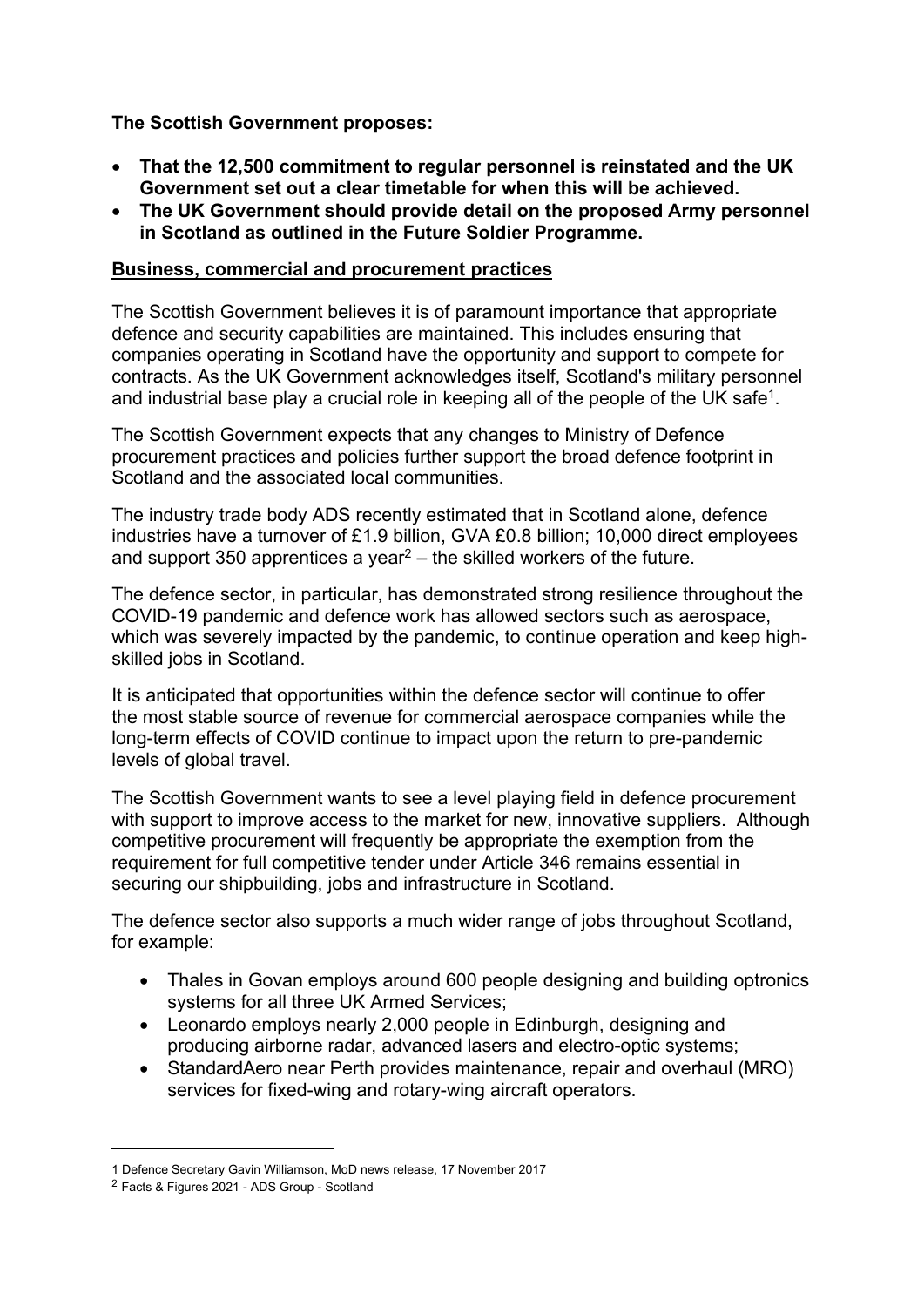In addition, there are real strengths in the supply chain in Scotland in companies that are not traditional defence contractors, emphasising the broader impact of UK Government procurement decisions.

It is important to encourage innovation in defence and attract new and non-traditional suppliers into all levels of the defence supply chain. In Scotland, our Manufacturing Action Plan outlines how the Scottish Government will work with industry, and with higher and further education institutions, to stimulate innovation, improve productivity and increase investment in Scottish manufacturing.

It should also be noted that Scotland possesses significant R&D opportunities including the National Manufacturing Institute Scotland; the Lightweight Manufacturing Institute Scotland; the Advanced Forming Research Centre and the Michelin Scotland Innovation Parc. The capabilities of these institutes offer the UK defence sector indigenous access to the latest developments in material science, manufacturing processes and engineering advancements which form the cornerstone of a strong conventional military force fit for the modern age.

Defence engineering and manufacturing can also play a very significant role in the transition to net zero, as one of the most innovative sectors with high ambitions for progressing in low carbon technologies. The capabilities in technology, engineering and manufacturing of companies currently operating within the defence sector in Scotland are world-leading and there is a clear focus, across the industrial base to support innovation into low carbon opportunities within the sector and adjacent sectors in the longer term.

In order to meet both Governments renewed economic objectives post COVID-19, it is of paramount importance to ensure appropriate defence and security capabilities are maintained.

#### **The Scottish Government proposes:**

- **That changes to Ministry of Defence procurement practices and policies, as signalled in The Defence and Security Industrial Strategy and Transforming Public Procurement Green Paper, support the broad defence footprint in Scotland.**
- **That the UK Government introduce a level playing field in defence procurement with support to improve access to the market for new, innovative suppliers.**
- **That the UK Government utilises the powers at its disposal, when appropriate, to exempt full competitive tenders under Article 346 of the Treaty on the Functioning of the European Union (TEFU), preserved through regulation 6(3A) – 6(3C) of the Defence and Security Public Contracts Regulations (DSPCR) 2011, to help secure our shipbuilding capability, jobs and infrastructure in Scotland.**

#### **Conclusion**

Scotland makes a considerable contribution to the UK's defence, based on unique and distinct capabilities. Each of the Armed Forces has a long-established and